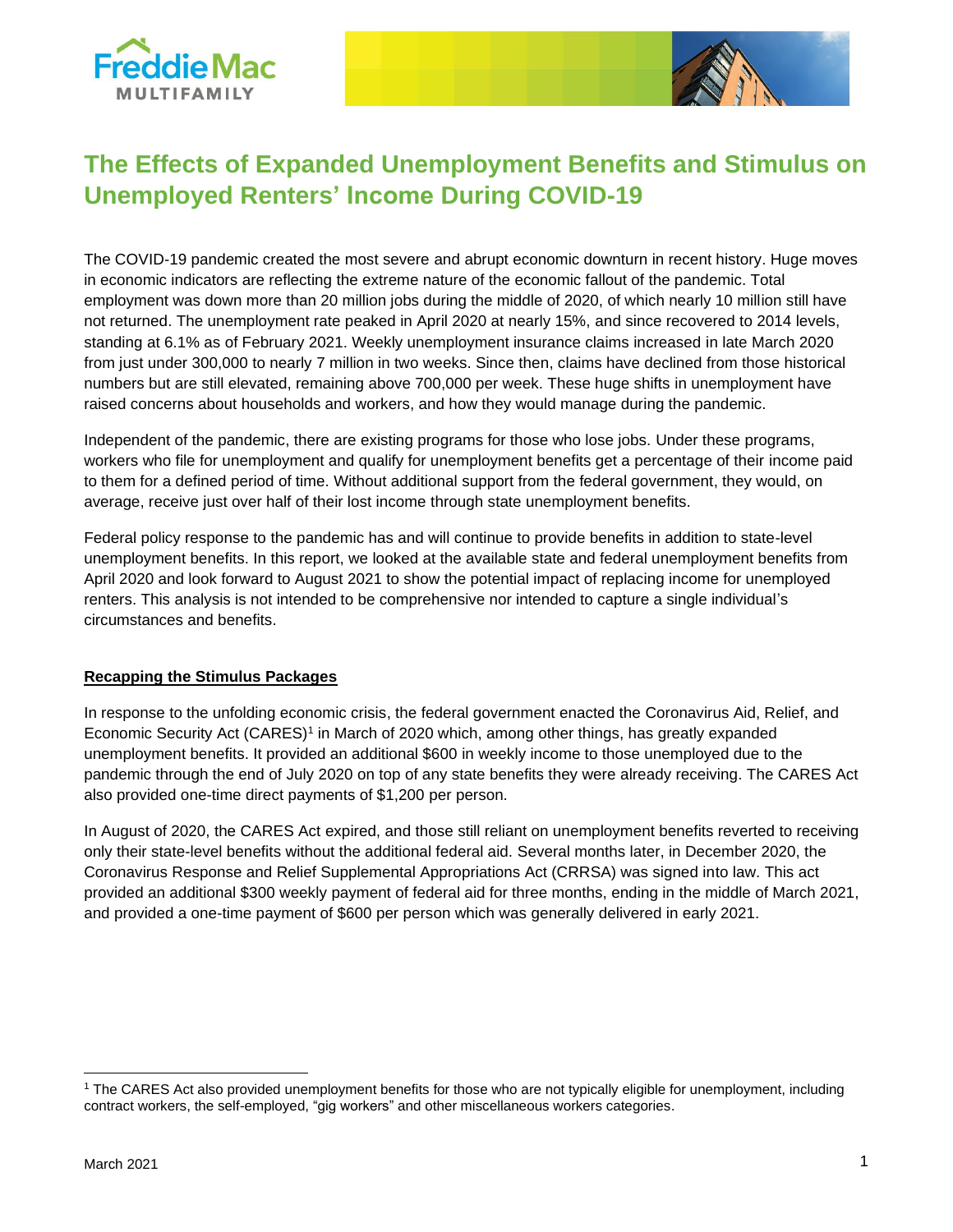

On March 11, 2021 the American Rescue Plan<sup>2</sup> was signed into law. This new federal-level stimulus package extends unemployment benefits and the \$300 weekly unemployment income through the beginning of September

2021. The plan includes a one-time payment of \$1,400 per individual, with payments expected to be seen by the end of March 2021. Exhibit 1 summarizes the three federal stimulus plans.

| <b>Stimulus</b>      | <b>Additional Weekly</b><br><b>Benefits</b> | <b>Direct 1 Time</b><br><b>Payment</b> | <b>Extension of</b><br><b>Benefits (Weeks)</b> | <b>Expiration</b><br><b>Date</b> |
|----------------------|---------------------------------------------|----------------------------------------|------------------------------------------------|----------------------------------|
| <b>CARES Act</b>     | \$600                                       | \$1,200                                | 13                                             | 12/26/2020                       |
| <b>CRRSA</b>         | \$300                                       | \$600                                  | 11                                             | 3/14/2021                        |
| American Rescue Plan | \$300                                       | \$1,400                                | 25                                             | 9/6/2021                         |

#### **Exhibit 1: Summary of Federal Stimulus Plans**

### **Unemployment Benefits**

Regular state unemployment benefits vary greatly from state to state. States have different criteria for how they calculate the percentage of income covered by unemployment benefits, the maximum weekly dollar benefit, and how long benefits will last. Nationally, on average, just over half of an unemployed worker's income is replaced by unemployment benefits, up to a weekly maximum of about \$480 per week, so those earning more than \$47,000 in income annually see no additional benefit. Standard unemployment benefits are intended to be a temporary support for those out of work for a relatively short amount of time, with benefits in most states lasting up to six months. However, given the long-term economic hardships due to COVID-19, many workers have been unemployed for much longer than these benefits were intended to last.

In this section, we examine how the state and federal benefits impacted the income of those filing for unemployment. In Exhibit 2, we look at statistics for the state of Nevada, which has unemployment benefits very close to the average across the country both in terms of percentage of income replaced as well as the maximum weekly benefit. Exhibit 2 details the hypothetical income of a Nevada employee making \$40,000 per year who became unemployed near the onset of the pandemic on April 1, 2020 and will remain out of work through August 2021. In our analysis we assume the employee is single without children, is eligible to collect state unemployment benefits in Nevada, additional federal support and stimulus payments.

 $2$  The package also includes \$21.5 billion in rental assistance, \$5 billion in additional funding for Housing and Urban Development (HUD) housing choice vouchers targeted toward lower-income renters, and \$5 billion to help low-income families with paying utility bills, among various other provisions to support homeowners and the economy more broadly.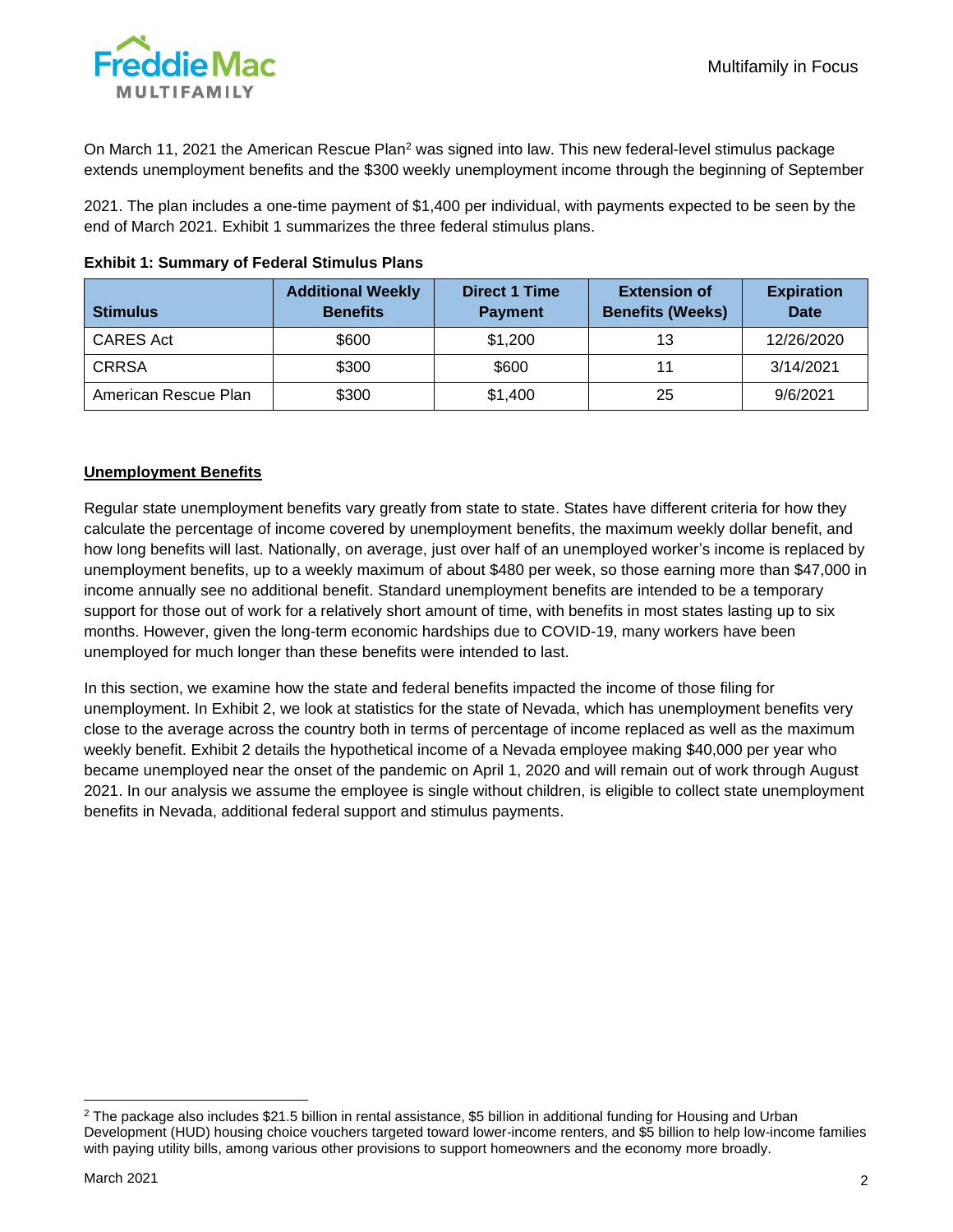



## **Exhibit 2: State of Nevada, Became Unemployed April 1, 2020, \$40,000 Annual Salary**<sup>3</sup>

Sources: Nevada Department of Employment, Training and Rehabilitation, Freddie Mac

The orange bars on the left side of the chart represent the monthly income of our hypothetical worker while they were employed between January 2020 through March 2020. We show their average monthly salary of \$3,333 across the chart in comparison with their income from unemployment benefits. The dark blue bars represent state benefits and the textured blue bars show the additional federal benefits. The green bars on the top of the columns represent the three stimulus checks of \$1,200, \$600 and \$1,400 in April of 2020, January 2021 and March 2021, respectively.

Based on a pre-pandemic annual income of \$40,000, the hypothetical worker would have been earning \$3,333 per month on average, after taxes. The unemployment benefits received starting in April through July 2020 would have been greater than their average salary, due to the additional \$600 weekly from the CARES Act, up to \$4,429 per month. Once the additional benefit from the CARES Act expired at the end of July, the unemployed worker would receive just over half of their income through unemployment benefits, at \$1,771 monthly. Once the CRRSA was enacted in late December, it provided an additional \$300 in weekly benefits through the middle of March 2021. These benefits would be slightly lower than their pre-pandemic income, at \$3,000 per month. The American Rescue Plan would provide an additional \$300 weekly benefit and extends through early September 2021. With the additional \$300 weekly benefit in place, the worker would receive about 90% of their income in total unemployment benefits from late December 2020 through the first week of September 2021. The three separate stimulus checks contribute an additional \$3,200 to the unemployed workers income over the course of 17 months.

In this example, the hypothetical worker would be able to maintain a comparable level of income throughout the pandemic. In total, for the 17 months of April 2020 through August 2021, the unemployed worker would have received about 95% of their pre-pandemic income through state and federal unemployment benefits and stimulus checks. The stimulus payments represent 6% of this total.

<sup>&</sup>lt;sup>3</sup> The chart calculates monthly totals based on the number of days in each month, so minor differences in monthly totals are evident.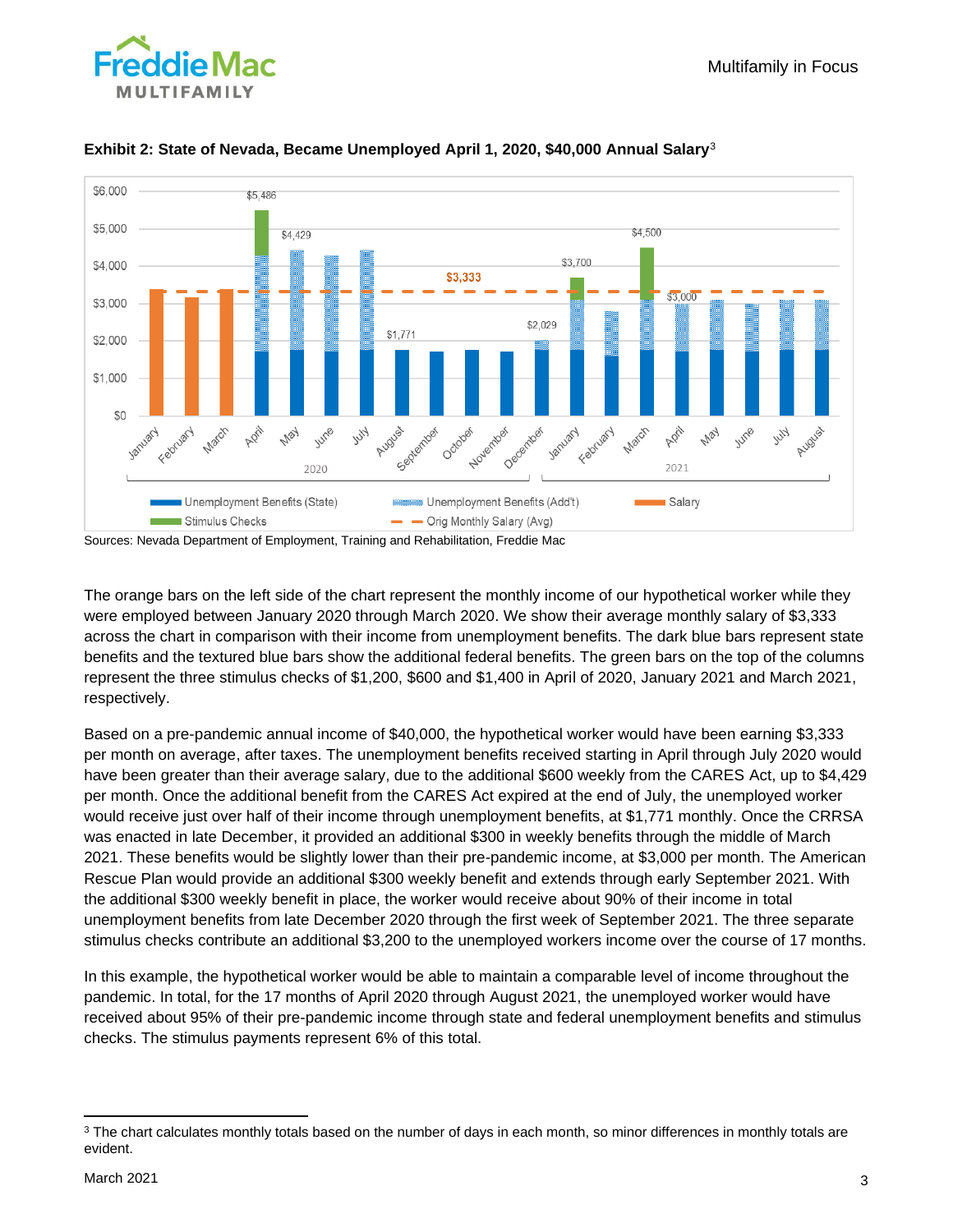

When looking at different income levels, the percentage of income replaced by unemployment benefits varies due to the additional federal support and the caps on state unemployment payments, as seen in Exhibit 3. Staying with our Nevada example, with a pre-pandemic annual income of \$20,000, an unemployed worker would receive nearly 40% more than their pre-pandemic income due to the combination of unemployment benefits and stimulus checks. Meanwhile, a worker who was earning \$50,000 would receive roughly -15% less in unemployment and stimulus payments than they would have if they worked. While state-level unemployment benefits are calculated based on a percentage of a worker's income, the additional federal benefits are a flat amount and not reflective of pre-pandemic income. Therefore, for lower-income households, the federal unemployment benefits end up representing a larger percentage of total unemployment benefits. Thus, as incomes rise, the percentage of income replaced by federal support declines.

| <b>Prepandemic Yearly</b><br><b>Income</b> | <b>Annualized Unemployment</b><br><b>Benefits + Stimulus</b> | % Difference |
|--------------------------------------------|--------------------------------------------------------------|--------------|
| \$20,000                                   | \$25,572                                                     | 37.9%        |
| \$30,000                                   | \$32,786                                                     | 9.3%         |
| \$40,000                                   | \$38,000                                                     | $-5.0\%$     |
| \$50,000                                   | \$42,328                                                     | $-15.3\%$    |

#### **Exhibit 3: Benefits for Unemployed Workers at Various Pre-pandemic Income Levels in Nevada**

Sources: Census.gov, State Employment Agencies, Freddie Mac

### **Unemployment Benefits Compared with Median Renter Household Income by State**

Next, we examine how state-level and federal unemployment benefits compare with the median renter income. Exhibit 4 displays the percentage change income in each state by unemployment benefits and stimulus checks starting in April 1, 2020 through August 2021. We assume a pre-pandemic income that equals the median renter income in each state. In 37 states and the District of Columbia, a median renter income worker would receive less income from unemployment benefits than they would have if they were working. However, in well over half of states, a median renter income worker who lost their job at the onset of the pandemic will receive within 10% of their lost income in benefits. This would keep them relatively close to their pre-pandemic income level.

States with the highest levels of income replacement are those with the lowest median renter incomes and relatively substantial unemployment benefits. West Virginia and Kentucky have the highest levels of income replacement, where an unemployed median income renter would get 19% and 15% more income respectively than if they continued working throughout the pandemic. Conversely, areas with high median renter incomes and relatively modest state unemployment benefits would see the smallest share of income replaced by benefits and stimulus.

In both Arizona and D.C., median renter income workers will receive about one-third less in income than if they had been working from April 2020 through August 2021 – the lowest rates in the country. The reasons are very different though. D.C. has the highest median renter income in the country and relatively modest unemployment benefits. For Arizona, the low level of income replacement is largely due to the modest state level unemployment benefits, which have the lowest cap in the country at \$240 per week, as well as an above average median renter income.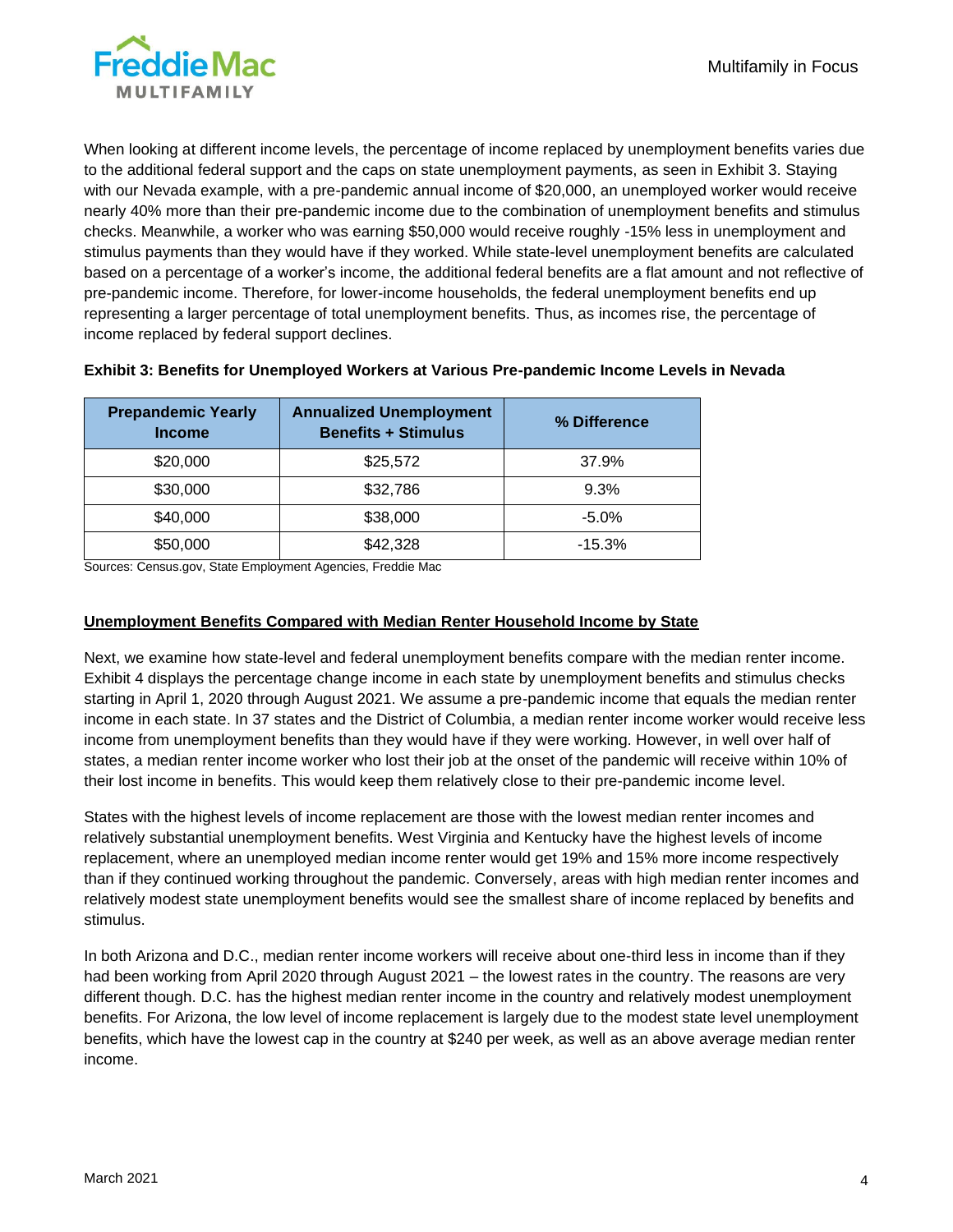



## **Exhibit 4: Change in Income While Unemployed for a Median Renter Income Worker in Each State**

Sources: Census.gov, State Employment Agencies, Freddie Mac

## **Unemployment Benefits and Stimulus Compared with Average Rent by State**

Similar trends emerge when comparing unemployment benefits at the state level with the median rent in each state. Typically, renters paying more than 30% of their income toward rent are considered rent burdened. In California, a renter who made the median renter income and paid median rent would pay 48% of their unemployment benefits and stimulus toward rent – the highest rate in the nation. The trends between Exhibits 4 and 5 are intuitive since states with higher median rents would generally have renters with higher median incomes. Areas with higher median incomes saw unemployment benefits replace a lower percentage of their lost income. Therefore, renters in those states would be expected to see a higher cost burden while receiving unemployment benefits.

Across all 50 states plus D.C., the median income renter would pay about 33% of their benefits and stimulus payments received from April 2020 through August 2021 toward the median-priced rental unit in their state. In more than half the states, a median income renter would be paying between 30% and 40% of their unemployment benefits and stimulus payments toward a median-priced rental unit. In 17 other states, a median income renter would be paying less than 30% of their benefits and stimulus toward a median-priced rental unit.